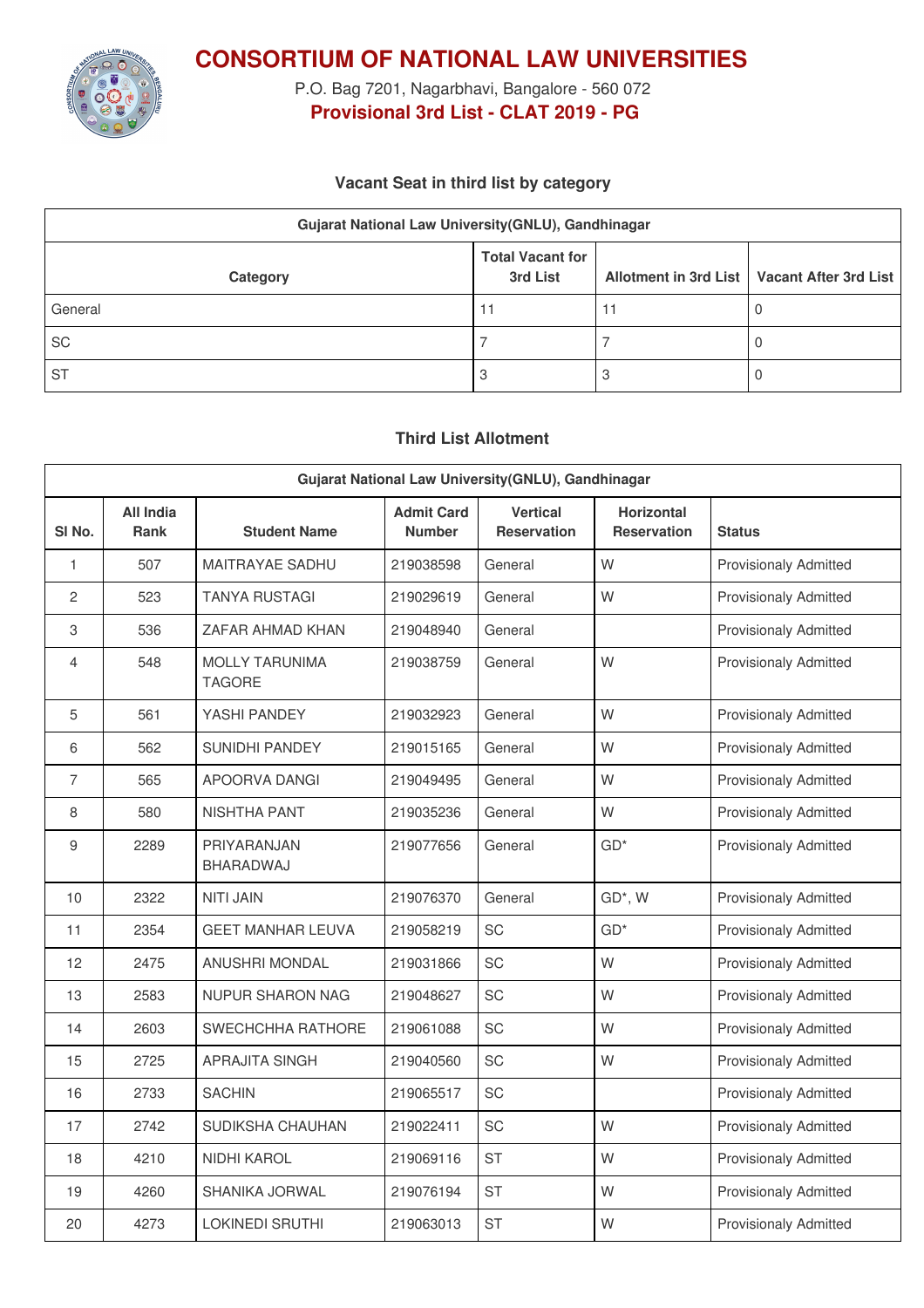| Gujarat National Law University (GNLU), Gandhinagar |                                 |                     |                                    |                                       |                                         |                              |
|-----------------------------------------------------|---------------------------------|---------------------|------------------------------------|---------------------------------------|-----------------------------------------|------------------------------|
| SI <sub>No.</sub>                                   | <b>All India</b><br><b>Rank</b> | <b>Student Name</b> | <b>Admit Card</b><br><b>Number</b> | <b>Vertical</b><br><b>Reservation</b> | <b>Horizontal</b><br><b>Reservation</b> | <b>Status</b>                |
| 21                                                  | 5599                            | SHUBHANG SHARMA     | 219074461                          | General                               | PWD <sup>*</sup>                        | <b>Provisionaly Admitted</b> |

### **First and Second List Seat Allotted**

# **Status of provisionally admitted students in the second list - PG**

| Gujarat National Law University(GNLU), Gandhinagar |                                 |                                          |                                    |                                |                                         |                              |
|----------------------------------------------------|---------------------------------|------------------------------------------|------------------------------------|--------------------------------|-----------------------------------------|------------------------------|
| SI No.                                             | <b>All India</b><br><b>Rank</b> | <b>Student Name</b>                      | <b>Admit Card</b><br><b>Number</b> | <b>Vertical</b><br>Reservation | <b>Horizontal</b><br><b>Reservation</b> | <b>Provisionaly Admitted</b> |
| 1                                                  | 76                              | <b>KRISHAN MOHAN</b><br><b>CHOUDHARY</b> | 219057973                          | General                        |                                         | <b>First List</b>            |
| 2                                                  | 194                             | <b>ABHISEK SINGHVI</b>                   | 219067994                          | General                        |                                         | <b>First List</b>            |
| 3                                                  | 238                             | CHITVAN AGRAWAL                          | 219025446                          | General                        | W                                       | First List                   |
| 4                                                  | 354                             | PRACHI TYAGI                             | 219014095                          | General                        | W                                       | Second List                  |
| 5                                                  | 361                             | SHAH ANUJA HIRENBHAI                     | 219034487                          | General                        | GD, W                                   | Second List                  |
| 6                                                  | 365                             | <b>ARUNKUMAR S</b>                       | 219028301                          | General                        |                                         | Second List                  |
| $\overline{7}$                                     | 381                             | <b>DIVYA SINGH PUNDIR</b>                | 219007492                          | General                        | W                                       | Second List                  |
| 8                                                  | 387                             | <b>MANJUSHA TIWARI</b>                   | 219010559                          | General                        | W                                       | Second List                  |
| 9                                                  | 396                             | <b>AVINASH BISWAS</b>                    | 219049590                          | General                        |                                         | Second List                  |
| 10                                                 | 408                             | SNIGDHA BHANDARI                         | 219072667                          | General                        | W                                       | Second List                  |
| 11                                                 | 422                             | AMBIKA KAJAL                             | 219072624                          | General                        | W                                       | Second List                  |
| 12                                                 | 425                             | <b>KRITI BHATNAGAR</b>                   | 219049769                          | General                        | W                                       | Second List                  |
| 13                                                 | 436                             | <b>SAKSHI MADAN</b>                      | 219031823                          | General                        | W                                       | Second List                  |
| 14                                                 | 437                             | <b>DIVYAM MEHOOL</b><br><b>JHAVERI</b>   | 219046556                          | General                        | GD                                      | <b>First List</b>            |
| 15                                                 | 439                             | <b>VARTIKA RAI</b>                       | 219064299                          | General                        | W                                       | Second List                  |
| 16                                                 | 453                             | SHIKHAR MISHRA                           | 219076463                          | General                        |                                         | Second List                  |
| 17                                                 | 462                             | <b>GAURAV SHUKLA</b>                     | 219069805                          | General                        |                                         | Second List                  |
| 18                                                 | 631                             | APOORVA MATHUR                           | 219061196                          | General                        | $GD*$                                   | First List                   |
| 19                                                 | 896                             | <b>TRIVEDI VATSAL</b><br>KIRITBHAI       | 219034269                          | General                        | $GD*$                                   | <b>First List</b>            |
| 20                                                 | 1108                            | SHAH NINAD PREMAL                        | 219015569                          | General                        | $GD^*$                                  | <b>First List</b>            |
| 21                                                 | 1387                            | <b>NISHTHA</b>                           | 219038066                          | General                        | PWD*, W                                 | <b>First List</b>            |
| 22                                                 | 1474                            | <b>DRUPAD PATEL</b>                      | 219043593                          | General                        | $GD^*$                                  | <b>First List</b>            |
| 23                                                 | 1535                            | SHAUNAK RAJIV SHAH                       | 219046553                          | General                        | $GD^*$                                  | <b>First List</b>            |
| 24                                                 | 1537                            | ROHAN MAJMUDAR                           | 219040058                          | General                        | $GD^*$                                  | <b>First List</b>            |
| 25                                                 | 1614                            | SAUMYA RAO                               | 219051950                          | SC                             | W                                       | Second List                  |